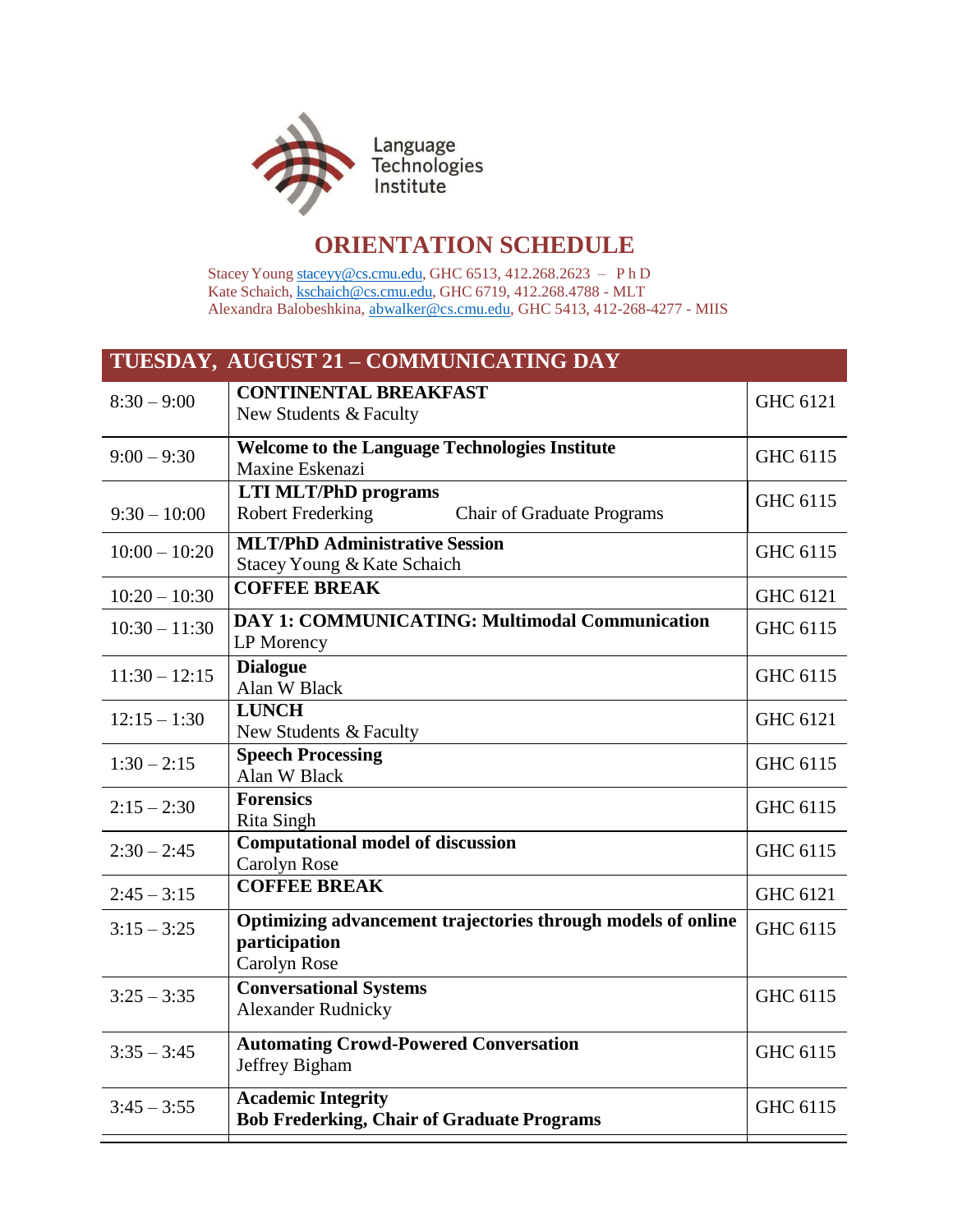| WEDNESDAY, AUGUST 22 - NATURAL LANGUAGE UNDERSTANDING |                                                                    |                 |  |  |
|-------------------------------------------------------|--------------------------------------------------------------------|-----------------|--|--|
| $\overline{\mathbf{DAY}}$                             |                                                                    |                 |  |  |
| $8:30 - 9:00$                                         | <b>CONTINENTAL BREAKFAST</b>                                       | GHC 6121        |  |  |
|                                                       | <b>New Students &amp; Faculty</b>                                  |                 |  |  |
| $9:00 - 10:00$                                        | DAY 2: NATURAL LANGUAGE UNDERSTANDING                              | GHC 6115        |  |  |
|                                                       | <b>Graham Neubig</b>                                               |                 |  |  |
| $10:00 - 10:45$                                       | <b>Semantics</b>                                                   | GHC 6115        |  |  |
|                                                       | <b>Eduard Hovy</b>                                                 |                 |  |  |
| $10:45 - 11:00$                                       | <b>COFFEE BREAK</b>                                                | GHC 6121        |  |  |
| $11:00 - 11:45$                                       | <b>Question Answering</b>                                          | GHC 6115        |  |  |
|                                                       | Eric Nyberg                                                        |                 |  |  |
| $11:45 - 12:30$                                       | <b>Information Retrieval</b>                                       | GHC 6115        |  |  |
|                                                       | Jamie Callan                                                       |                 |  |  |
| $12:30 - 1:15$                                        | LUNCH WITH FACULTY AND LTI GRAD STUDENTS                           | <b>GHC 6121</b> |  |  |
| $1:15 - 2:00$                                         | <b>Machine Translation</b>                                         | GHC 6115        |  |  |
|                                                       | <b>Robert Frederking</b>                                           |                 |  |  |
| $2:00 - 2:30$                                         | <b>Low Resource Languages</b><br><b>Yulia Tsvetkov</b>             | GHC 6115        |  |  |
| $2:30 - 2:40$                                         |                                                                    |                 |  |  |
|                                                       | Natural Language: It's All About Meaning<br><b>Scott E Fahlman</b> | GHC 6115        |  |  |
|                                                       |                                                                    |                 |  |  |
| $2:40 - 3:00$                                         | <b>COFFEE BREAK</b>                                                | GHC 6121        |  |  |
| $3:00 - 3:30$                                         | Ethics, NLP for good                                               | GHC 6115        |  |  |
|                                                       | Yulia Tsvetkov                                                     |                 |  |  |
| $3:30 - 3:45$                                         | <b>Linguistics</b>                                                 | GHC 6115        |  |  |
|                                                       | David Mortenson                                                    |                 |  |  |
| $3:45 - 3:55$                                         | Deep Reading: Information Extraction + Hypothesis Formation        | GHC 6115        |  |  |
|                                                       | <b>Eduard Hovy</b>                                                 |                 |  |  |
| $3:55 - 4:05$                                         | Linguistic knowledge and low-resource NLP                          | GHC 6115        |  |  |
|                                                       | David Mortenson                                                    |                 |  |  |
| $4:05 - 5:05$                                         | What is research?                                                  | GHC 6115        |  |  |
|                                                       | Alex Waibel                                                        |                 |  |  |

| <b>THURSDAY, AUGUST 23</b> |                                                                                   |          |  |  |
|----------------------------|-----------------------------------------------------------------------------------|----------|--|--|
| $10:00 - 6:00$             | <b>LTI Student Research Symposium Schedule</b><br>https://lti.cs.cmu.edu/srs-2018 | GHC 6115 |  |  |